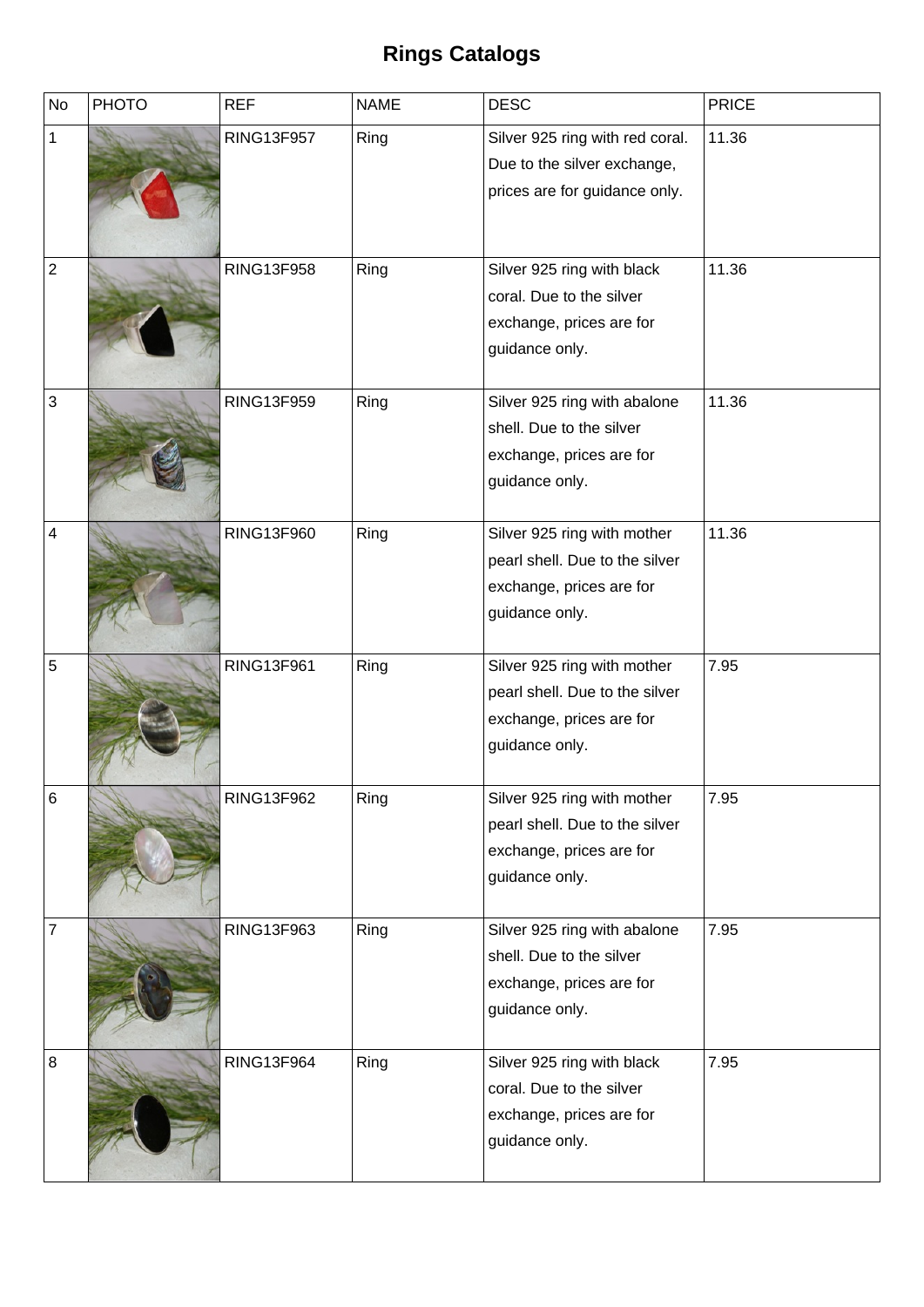| $\boldsymbol{9}$ | <b>RING13F965</b> | Ring | Silver 925 ring with red coral. | 7.95  |
|------------------|-------------------|------|---------------------------------|-------|
|                  |                   |      | Due to the silver exchange,     |       |
|                  |                   |      | prices are for guidance only.   |       |
|                  |                   |      |                                 |       |
|                  |                   |      |                                 |       |
| 10               | <b>RING13F966</b> | Ring | Silver 925 ring with abalone    | 11.36 |
|                  |                   |      | shell. Due to the silver        |       |
|                  |                   |      | exchange, prices are for        |       |
|                  |                   |      | guidance only.                  |       |
|                  |                   |      |                                 |       |
| 11               | <b>RING13F967</b> | Ring | Silver 925 ring with abalone,   | 11.36 |
|                  |                   |      | black coral and mother pearl    |       |
|                  |                   |      | shell. Due to the silver        |       |
|                  |                   |      | exchange, prices are for        |       |
|                  |                   |      | guidance only.                  |       |
|                  |                   |      |                                 |       |
| 12               | <b>RING13F968</b> | Ring | Silver 925 ring with mother     | 11.36 |
|                  |                   |      | pearl shell. Due to the silver  |       |
|                  |                   |      | exchange, prices are for        |       |
|                  |                   |      | guidance only.                  |       |
|                  |                   |      |                                 |       |
| 13               | RING13F969        | Ring | Silver 925 ring with red coral. | 11.36 |
|                  |                   |      | Due to the silver exchange,     |       |
|                  |                   |      | prices are for guidance only.   |       |
|                  |                   |      |                                 |       |
|                  |                   |      |                                 |       |
| 14               | <b>RING13F970</b> | Ring | Silver 925 ring with black      | 11.36 |
|                  |                   |      | coral. Due to the silver        |       |
|                  |                   |      | exchange, prices are for        |       |
|                  |                   |      | guidance only.                  |       |
|                  |                   |      |                                 |       |
| 15               | RING13F971        | Ring | Silver 925 ring with black      | 7.95  |
|                  |                   |      | shell. Due to the silver        |       |
|                  |                   |      | exchange, prices are for        |       |
|                  |                   |      | guidance only.                  |       |
|                  |                   |      |                                 |       |
| 16               | <b>RING13F972</b> | Ring | Silver 925 ring with mother     | 6.82  |
|                  |                   |      | pearl shell. Due to the silver  |       |
|                  |                   |      | exchange, prices are for        |       |
|                  |                   |      | guidance only.                  |       |
|                  |                   |      |                                 |       |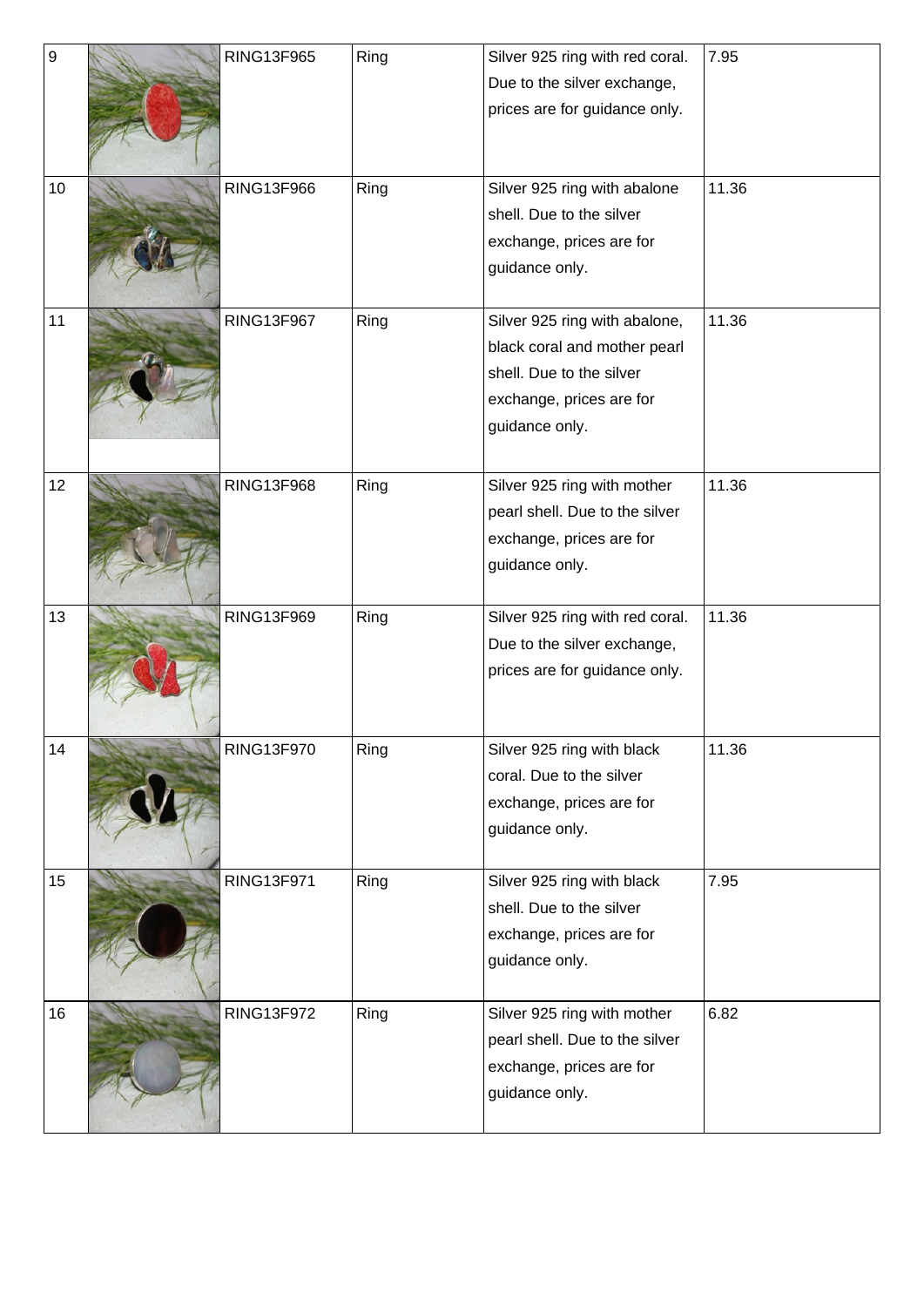| 17 | <b>RING13F973</b> | Ring | Silver 925 ring with abalone    | 6.82  |
|----|-------------------|------|---------------------------------|-------|
|    |                   |      | shell. Due to the silver        |       |
|    |                   |      | exchange, prices are for        |       |
|    |                   |      | guidance only.                  |       |
|    |                   |      |                                 |       |
| 18 | <b>RING13F974</b> | Ring | Silver 925 ring with mother     | 6.82  |
|    |                   |      | pearl shell. Due to the silver  |       |
|    |                   |      | exchange, prices are for        |       |
|    |                   |      | guidance only.                  |       |
|    |                   |      |                                 |       |
| 19 | <b>RING13F975</b> | Ring | Silver 925 ring with mother     | 6.82  |
|    |                   |      | pearl shell. Due to the silver  |       |
|    |                   |      | exchange, prices are for        |       |
|    |                   |      | guidance only.                  |       |
|    |                   |      |                                 |       |
| 20 | <b>RING13F976</b> | Ring | Silver 925 ring round with red  | 10.23 |
|    |                   |      | coral. Due to the silver        |       |
|    |                   |      | exchange, prices are for        |       |
|    |                   |      | guidance only.                  |       |
|    |                   |      |                                 |       |
| 21 | <b>RING13F977</b> | Ring | Silver 925 ring round with      | 10.23 |
|    |                   |      | black coral. Due to the silver  |       |
|    |                   |      | exchange, prices are for        |       |
|    |                   |      | guidance only.                  |       |
|    |                   |      |                                 |       |
| 22 | <b>RING13F978</b> | Ring | Silver 925 ring round with      | 10.23 |
|    |                   |      | abalone shell. Due to the       |       |
|    |                   |      | silver exchange, prices are for |       |
|    |                   |      | guidance only.                  |       |
| 23 | RING13F979        | Ring | Silver 925 ring round with      | 10.23 |
|    |                   |      | shell. Due to the silver        |       |
|    |                   |      | exchange, prices are for        |       |
|    |                   |      | guidance only.                  |       |
|    |                   |      |                                 |       |
| 24 | <b>RING13F980</b> | Ring | Silver 925 ring oval with       | 10.23 |
|    |                   |      | abalone shell. Due to the       |       |
|    |                   |      | silver exchange, prices are for |       |
|    |                   |      | guidance only.                  |       |
|    |                   |      |                                 |       |
|    |                   |      |                                 |       |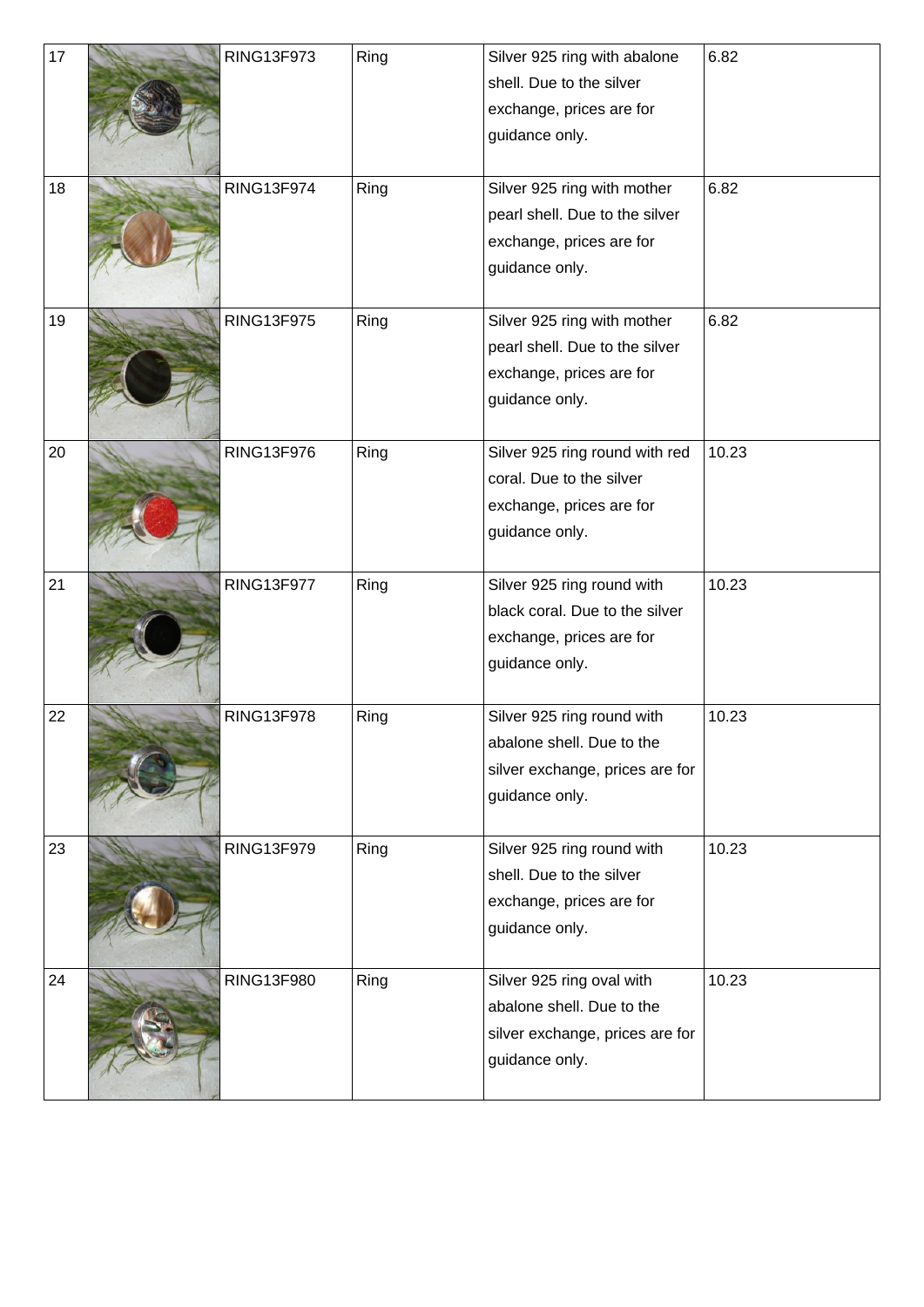| 25 | RING13F981        | Ring | Silver 925 ring oval with shell. | 10.23 |
|----|-------------------|------|----------------------------------|-------|
|    |                   |      | Due to the silver exchange,      |       |
|    |                   |      | prices are for guidance only.    |       |
|    |                   |      |                                  |       |
|    |                   |      |                                  |       |
| 26 | <b>RING13F982</b> | Ring | Silver 925 ring oval with red    | 10.23 |
|    |                   |      | coral. Due to the silver         |       |
|    |                   |      | exchange, prices are for         |       |
|    |                   |      | guidance only.                   |       |
|    |                   |      |                                  |       |
| 27 | <b>RING13F983</b> | Ring | Silver 925 ring oval with shell. | 10.23 |
|    |                   |      | Due to the silver exchange,      |       |
|    |                   |      | prices are for guidance only.    |       |
|    |                   |      |                                  |       |
|    |                   |      |                                  |       |
| 28 | <b>RING13F984</b> | Ring | Silver 925 ring oval with black  | 10.23 |
|    |                   |      | coral. Due to the silver         |       |
|    |                   |      | exchange, prices are for         |       |
|    |                   |      | guidance only.                   |       |
|    |                   |      |                                  |       |
| 29 | <b>RING13F985</b> | Ring | Silver 925 ring oval with        | 10.23 |
|    |                   |      | mother pearl shell. Due to the   |       |
|    |                   |      | silver exchange, prices are for  |       |
|    |                   |      | guidance only.                   |       |
|    |                   |      |                                  |       |
| 30 | <b>RING13F986</b> | Ring | Silver 925 ring with black       | 11.36 |
|    |                   |      | coral. Due to the silver         |       |
|    |                   |      | exchange, prices are for         |       |
|    |                   |      | guidance only.                   |       |
| 31 | <b>RING13F987</b> | Ring | Silver 925 ring with red coral.  | 11.36 |
|    |                   |      | Due to the silver exchange,      |       |
|    |                   |      | prices are for guidance only.    |       |
|    |                   |      |                                  |       |
|    |                   |      |                                  |       |
| 32 | <b>RING13F988</b> | Ring | Silver 925 ring with mother      | 11.36 |
|    |                   |      | pearl shell. Due to the silver   |       |
|    |                   |      | exchange, prices are for         |       |
|    |                   |      | guidance only.                   |       |
|    |                   |      |                                  |       |